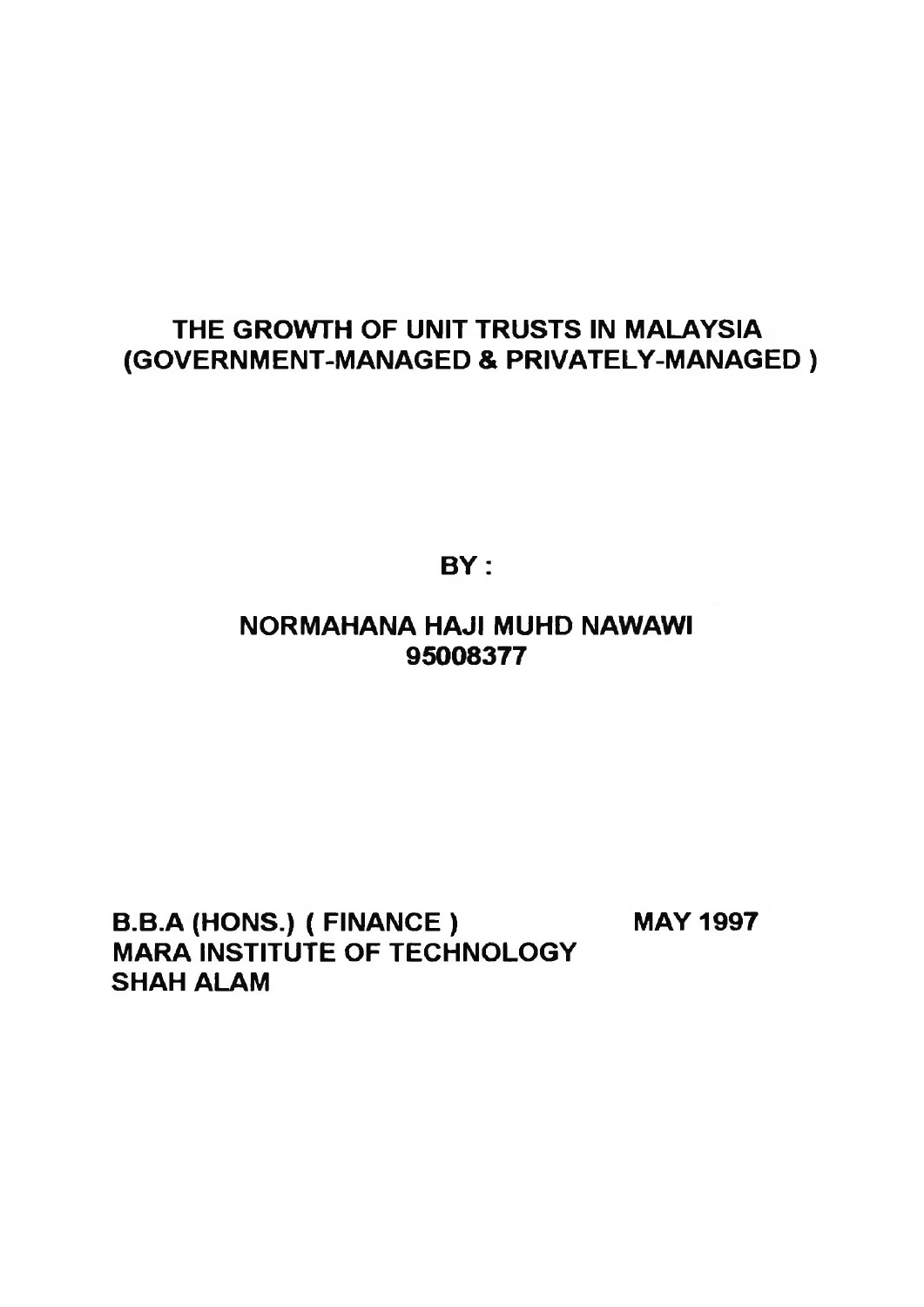### **ABSTRACT**

*A unit trust is* a *cost effective trust fund which pool funds together from investors so that investment can be made on economic scale in securities market.As financial intermediaries, unit trusts play an important role in the development of the private capital market, where they are able to mobilise small savings for active participation in the corporate sectors market.*

*This paper will focuses on analyzing the growth of unit trusts in Malaysia between the Go vern men t -manage men t and Privately-managed. Malaysians are currently experiencing the continous creations of unit trust schemes that have growing rapidly . Based on the latest statistics for NAV on the funds over the capital market is very low compared to other developing countries.*

*Our unit trusts industry has evolved and grown into the popular and preferable investment after going through a lot of obstacles and barriers. The concept are well excepted and has the unique characteristics that give an extra edge over the other investment alternatives. It is also well regulated and monitored by the SC which could increase the confidence of the public. Lastly, we hope that further growth in our unit trusts industry in future.*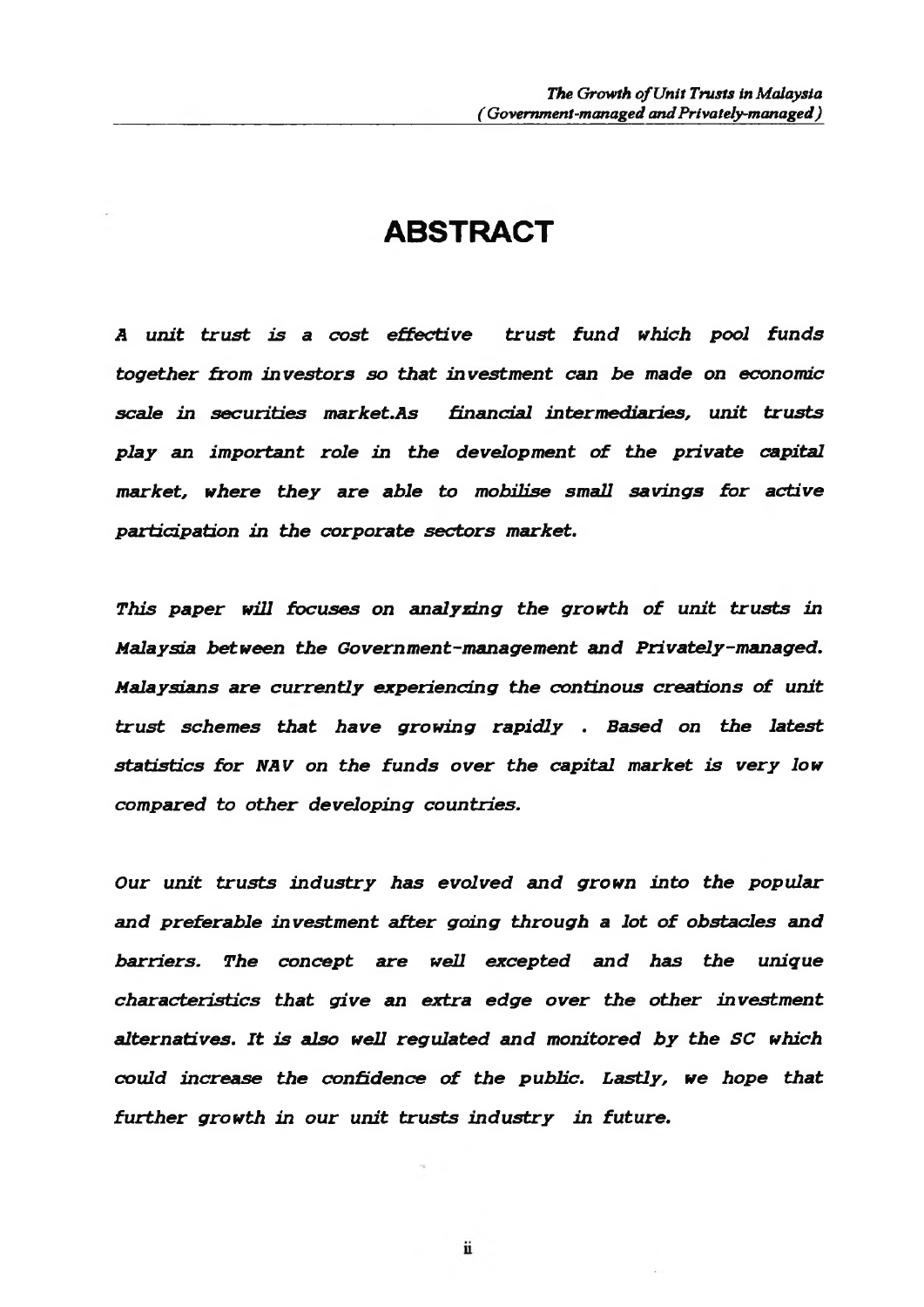## **CONTENTS PAGE**

| Title                       |                                            |                                       |          |  |  |
|-----------------------------|--------------------------------------------|---------------------------------------|----------|--|--|
| Acknowledgement             |                                            |                                       |          |  |  |
| Abstract                    |                                            |                                       | ü        |  |  |
| <b>List of Exhibits</b>     |                                            |                                       | iίi      |  |  |
| List of Tables              |                                            |                                       |          |  |  |
| <b>List of Abbrevations</b> |                                            |                                       |          |  |  |
| <b>List of Appendices</b>   |                                            |                                       |          |  |  |
| <b>CHAPTER 1</b>            | <b>INTRODUCTION</b>                        |                                       |          |  |  |
|                             | 1.1                                        | Introduction of unit trusts           | $1 - 2$  |  |  |
|                             | 1.2 <sub>1</sub>                           | Objective of the study                | $3 - 4$  |  |  |
|                             | 1.3                                        | Scope and limitations                 | 5        |  |  |
|                             | 1.4                                        | Organization of the paper             | $6 - 7$  |  |  |
| <b>CHAPTER 2</b>            | <b>OVERVIEW OF UNIT TRUSTS IN MALAYSIA</b> |                                       |          |  |  |
|                             | 2.1                                        | Background of unit trusts in Malaysia | $8 - 14$ |  |  |
|                             | 2.2 <sub>2</sub>                           | Understanding unit trusts             | 15-20    |  |  |
|                             | 2.3                                        | Information on transaction            | 21-22    |  |  |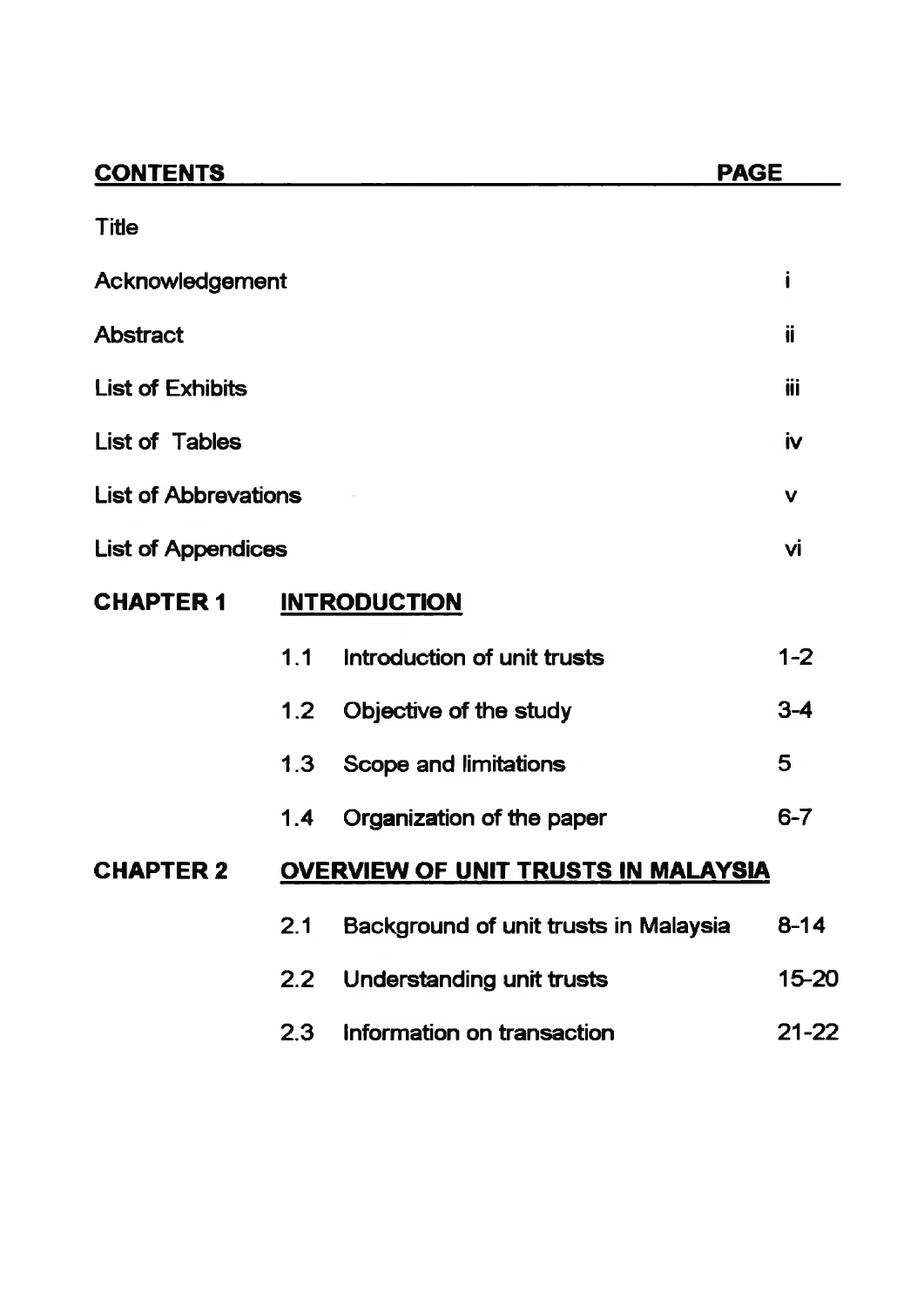#### **CHAPTER 3 LITERATURE REVIEW**

|                  | 3.1 | Unit trusts definition                | 23    |
|------------------|-----|---------------------------------------|-------|
|                  |     | 3.2 Unit trusts vs. Mutual funds      | 24    |
|                  |     | 3.3 Unit trusts vs. Fixed deposit     | 25    |
|                  | 3.4 | Literature review                     | 26-29 |
| <b>CHAPTER 4</b> |     | <b>SELECTED MANAGEMENT COMPANIES</b>  |       |
|                  | 4.1 | Amanah Saham Nasional                 | 30-32 |
|                  |     | 4.2 ASJ (Government-managed)          | 33-35 |
|                  |     | 4.3 TIAM (Privately-managed)          | 36-39 |
| <b>CHAPTER 5</b> |     | <b>METHODOLOGY &amp; DATA SOURCES</b> |       |
|                  | 5.1 | Introduction                          | 40    |
|                  | 5.2 | Methodology                           | 41    |
|                  |     | 5.2.1 NAV                             | 42    |
|                  |     | 5.2.2 MIVR                            | 43-44 |
|                  |     | 5.2.3 EPU                             | 45    |
|                  |     | 5.2.4 DIVIDEND                        | 45    |
|                  | 5.3 | Data Sources                          | 46-47 |